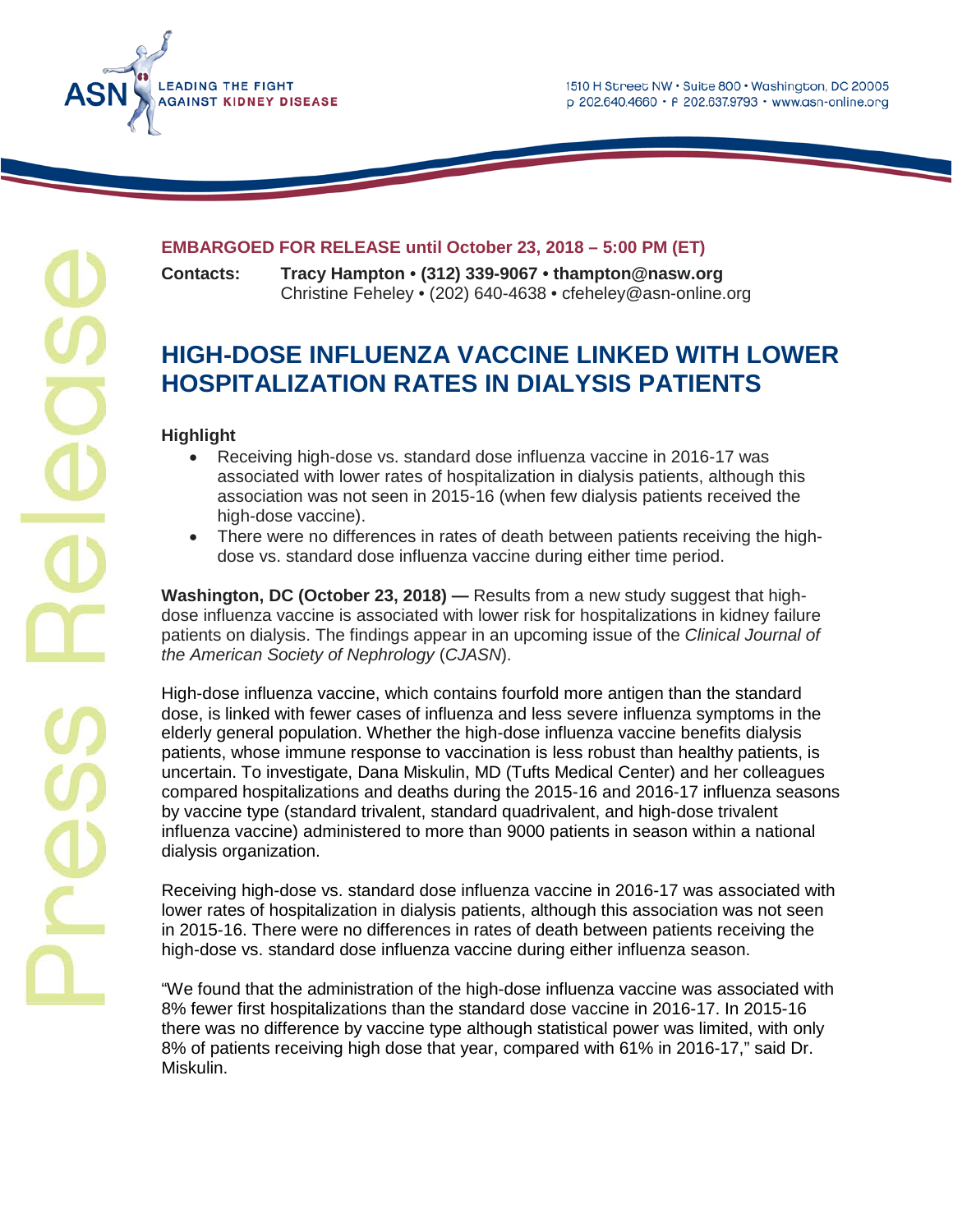Dr. Miskulin noted that the 2016-17 season results are consistent with lower hospitalizations with high-dose as compared with standard dose seen in the elderly general population. Adverse events were not collected in this study, but large clinical trials in the general population suggest that the high-dose vaccine is not associated with more adverse effects. "While these results should not be considered definitive, because vaccine type was not randomized, they suggest that there may be a reduction in influenza related morbidity in dialysis patients with use of the high-dose vs. standard dose vaccine," said Dr. Miskulin.

Studies of other strategies to increase influenza vaccine effectiveness in dialysis patients and other immunocompromised populations, including the use of adjuvants and booster doses, could also be beneficial, according to an accompanying editorial by Megan Lindley, MPH and David Kim, MD (Centers for Disease Control and Prevention). "Even in the absence of increased vaccine effectiveness, improvements in influenza vaccination coverage among medically vulnerable populations such as dialysis patients could increase protection against influenza," they wrote. "In groups where the burden of influenza disease and its complications are disproportionately felt, small improvements in vaccine effectiveness and vaccination coverage may have large impacts."

Study co-authors include Daniel Weiner, MD, Hocine Tighiouart, MS, Eduardo Lacson Jr., MD, Klemens Meyer, MD, Taimur Dad, MD, and Harold Manley, PharmD.

Disclosures: The authors reported no financial disclosures.

The article, entitled "High Dose Seasonal Influenza Vaccine in Patients Undergoing Dialysis," will appear online at http://cjasn.asnjournals.org/ on October 23, 2018, doi: 10.2215/CJN.03390318.

The editorial, entitled "Increasing Protection of Dialysis Patients Against Influenza," will appear online at http://cjasn.asnjournals.org/ on October 23, 2018.

*The content of this article does not reflect the views or opinions of The American Society of Nephrology (ASN). Responsibility for the information and views expressed therein lies entirely with the author(s). ASN does not offer medical advice. All content in ASN publications is for informational purposes only, and is not intended to cover all possible uses, directions, precautions, drug interactions, or adverse effects. This content should not be used during a medical emergency or for the diagnosis or treatment of any medical condition. Please consult your doctor or other qualified health care provider if you have any questions about a medical condition, or before taking any drug, changing your diet or commencing or discontinuing any course of treatment. Do not ignore or delay obtaining professional medical advice because of information accessed through ASN. Call 911 or your doctor for all medical emergencies.*

*Since 1966, ASN has been leading the fight to prevent, treat, and cure kidney diseases throughout the world by educating health professionals and scientists, advancing research and innovation,* 

The American Society of Nephrology®, ASN®, Kidney Week®, CJASN®, JASN®, NephSAP®, and ASN Kidney News® are registered trademarks of ASN